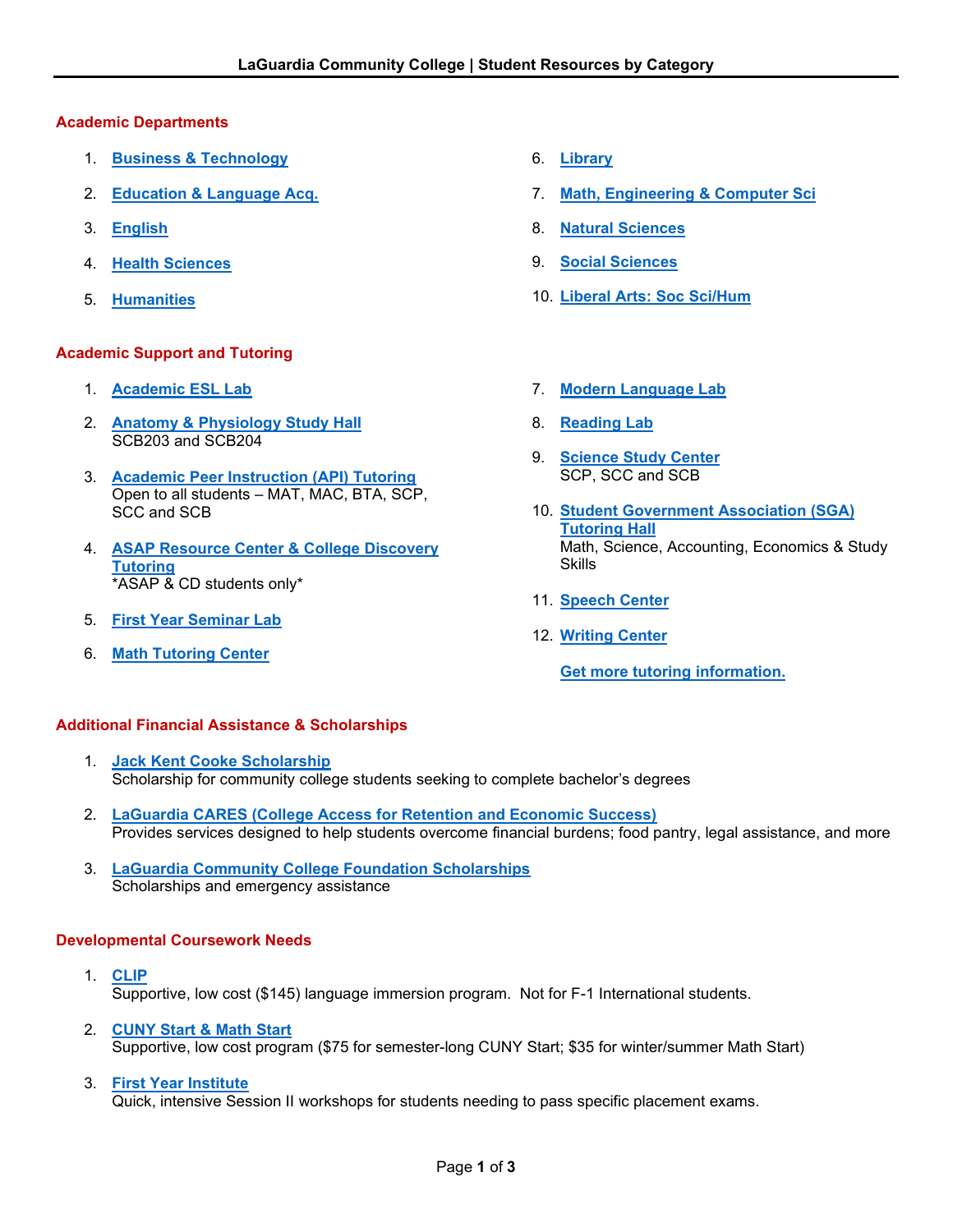#### **General Support Services**

- 1. **[Academic Advising Services](https://www.laguardia.edu/advising/)**
- 2. **[Adult & Continuing Education \(ACE\)](https://www.laguardia.edu/enrollment-management-services/) [Enrollment](https://www.laguardia.edu/enrollment-management-services/)**
- 3. **[ASAP](https://www.laguardia.edu/asap/)**
- 4. **[Bursar](https://www.laguardia.edu/Bursars/Staff/)**
- 5. **Center for Career & [Professional Development](https://www.laguardia.edu/careerservices/) [\(CCPD\)](https://www.laguardia.edu/careerservices/)**
- 6. **[College Discovery](https://www.laguardia.edu/Academics/College-Discovery/)**
- 7. **CUNY [EDGE](https://www.laguardia.edu/Academics/CUNY-EDGE/)** For students receiving public assistance
- 8. **CUNY [LEADS](https://www.laguardia.edu/careerservices/)** Academic and career program for students with disabilities
- 9. **[International](https://www.laguardia.edu/Student-Services/International-Student/International-Students/) Student Services** Support for international and F-1 visa students
- 10. **Office of [Accessibility](https://www.laguardia.edu/osd/)**
- 11. **[Ombudsman](https://www.laguardia.edu/Student-Services/Ombuds/)** Confidential support and complaint resolution

#### **Campus Engagement & Leadership Development Opportunities**

- 1. **[Campus Life](https://www.laguardia.edu/campuslife/)** Campus events, [student organizations,](http://www.laguardia.edu/student-clubs) mentoring programs
- 2. **[Campus Recreation](https://www.laguardia.edu/recreation/)** Fitness center, intramurals, fitness activities
- 3. **[College Senate](https://www.laguardia.edu/senate)** Students serve as senators alongside faculty and staff

#### **Health, Wellness, Family and Other Support**

- 1. **[Black Male Empowerment Cooperative \(BMEC\)](http://www.laguardia.edu/multiculturalexchange) [Program](http://www.laguardia.edu/multiculturalexchange)** Academic support, mentoring, tutoring, personal guidance, networking opportunities
- 2. **[CREAR Futuros \(College Readiness,](http://www.laguardia.edu/multiculturalexchange) [Achievement and Retention\)](http://www.laguardia.edu/multiculturalexchange)** Academic support, mentoring, tutoring, personal guidance, networking opportunities
- 3. **[Early Childhood Learning Center](http://www.laguardia.edu/ECLC) (ECLC)** Daycare services
- 4. **[Health Services Center](http://www.laguardia.edu/healthservices)** Healthcare, nutrition, and other health-related services
- 12. **[Part-time Initiative \(PTI\)](https://www.laguardia.edu/Special-Programs/)**
- 13. **[Program for Deaf Adults](https://www.laguardia.edu/Academics/Program-for-Deaf-Adults/)**
- 14. **[Registrar](https://www.laguardia.edu/Registrar/)**
- 15. **[Registration Lab](https://www.laguardia.edu/Registrar/)** Assistance with CUNYfirst course registration
- 16. **[Student Information Center](https://www.laguardia.edu/Current-Students/Welcome-Center/)** General inquiries and tech help
- 17. **[Student Financial Services](https://www.laguardia.edu/Financial-Aid/Welcome/)**
- 18. **[Student Financial Services Resource Center](https://www.laguardia.edu/Financial-Aid/Types-of-Aid/)** FAFSA and TAP support
- 19. **[Testing Office](https://www.laguardia.edu/Divisions/SA/Testing-Department/FAQ/)**
- 20. **[Transfer Credit Evaluation](https://www.laguardia.edu/Admissions/Office-of-Transfer-Credit-Evaluation/)** Transfer in: Help with transferring credits from other institutions
- 21. **[Transfer Services](https://www.laguardia.edu/transferservices/)**
- 22. **[Veterans Services](https://www.laguardia.edu/veteranservices/)**
- 4. **[GRACE Leadership Program](https://www.laguardia.edu/Student-Services/Women-s-Center/)**
- 5. **[President's Society](http://www.laguardia.edu/presidentsociety)**
- 6. **President's Society [Environment Program](http://www.laguardia.edu/honors-internship)**
- 7. **[Student Government Association \(SGA\)](http://www.laguardia.edu/SGA)**
- 8. **[The Lit](http://www.laguardia.edu/English/The-Lit)**
- 5. **[LGBTQIA Safe Zone Hub](http://www.laguardia.edu/safezonehub)** Support, resources, events, and campus-wide education efforts
- 6. **[Pathways to Success](http://www.laguardia.edu/pathwaystosuccess)** Support and benefits for parents and expecting parents
- 7. **[Wellness Center](http://www.laguardia.edu/wellnesscenter)** Short-term individual counseling, group counseling, yoga and other activities
- 8. **[Women's Center](http://www.laguardia.edu/womenscenter)**